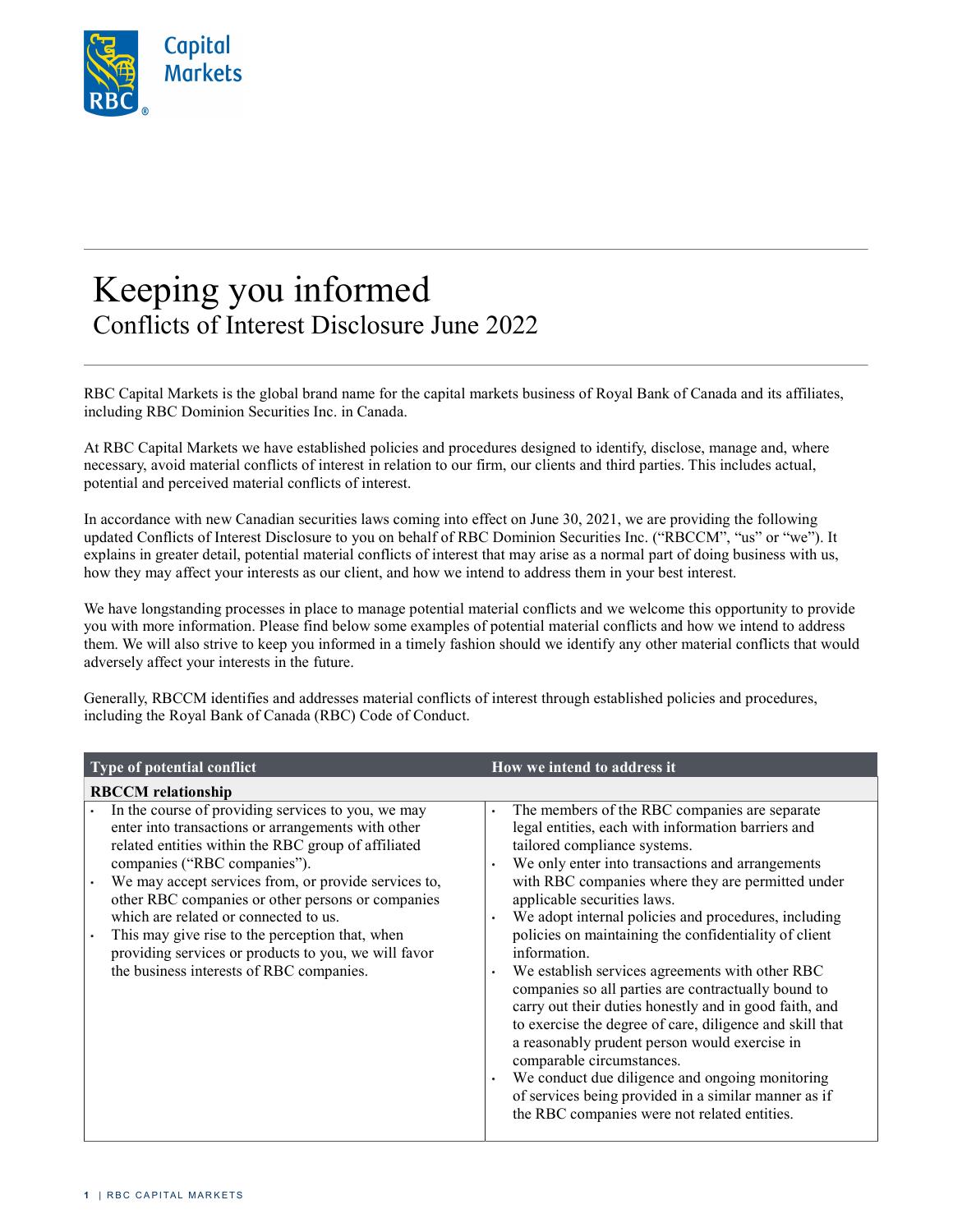| <b>RBC</b> proprietary products                                                                                                                                                                                                                                                                                                                                                                                                                                                                                       |                                                                                                                                                                                                                                                                                                                                                                                                                                                                                                                                                                                                                                                                                                                                                                                                                      |  |
|-----------------------------------------------------------------------------------------------------------------------------------------------------------------------------------------------------------------------------------------------------------------------------------------------------------------------------------------------------------------------------------------------------------------------------------------------------------------------------------------------------------------------|----------------------------------------------------------------------------------------------------------------------------------------------------------------------------------------------------------------------------------------------------------------------------------------------------------------------------------------------------------------------------------------------------------------------------------------------------------------------------------------------------------------------------------------------------------------------------------------------------------------------------------------------------------------------------------------------------------------------------------------------------------------------------------------------------------------------|--|
| We may make available to you products of affiliated<br>RBC companies, including but not limited to<br>exchange traded funds and structured notes.<br>This may give rise to the perception that, when<br>providing products to you, we will favor the business<br>interests of RBC companies.                                                                                                                                                                                                                          | We obtain client instructions for transactions on<br>investments, including proprietary products of RBC<br>companies.<br>We apply a product review process that considers<br>various factors in assessing whether proprietary<br>products of RBC companies should be included in<br>RBCCM offerings to clients.<br>We provide requisite disclosure of applicable<br>relationships and activities to clients.                                                                                                                                                                                                                                                                                                                                                                                                         |  |
| <b>Related and Connected Issuers</b>                                                                                                                                                                                                                                                                                                                                                                                                                                                                                  |                                                                                                                                                                                                                                                                                                                                                                                                                                                                                                                                                                                                                                                                                                                                                                                                                      |  |
| We may make available to you products of related and<br>connected issuers within the RBC companies.<br>This may give rise to the perception that, when<br>providing products to you, we will favor the business<br>interests of RBC companies.                                                                                                                                                                                                                                                                        | We obtain client instructions for transactions on<br>investments, including in securities of a related or<br>connected issuers of RBCCM.<br>We provide requisite disclosure of applicable<br>relationships and activities to clients.<br>We indicate securities that are for related or<br>connected issuers of RBCCM on your trade<br>confirmations and account statements.                                                                                                                                                                                                                                                                                                                                                                                                                                         |  |
| Trading in securities we underwrite                                                                                                                                                                                                                                                                                                                                                                                                                                                                                   |                                                                                                                                                                                                                                                                                                                                                                                                                                                                                                                                                                                                                                                                                                                                                                                                                      |  |
| We may provide advice, act as an underwriter or<br>provide other services to an issuer of securities, which<br>securities we may make available to you.<br>As we receive fees for services to issuers, we may be<br>perceived to be financially motivated to offer, buy or<br>advise on securities for your account where we have<br>provided or may provide services to the issuer.                                                                                                                                  | We have established procedures in place that are<br>reasonably designed to prevent material non-public<br>information held by one business from being<br>disclosed to another.<br>We have established policies that are reasonably<br>designed to ensure trading in securities is performed<br>in accordance with applicable securities laws and<br>regulations.<br>Conflicts disclosures, or a link to the disclosures, are<br>attached to RBCCM research reports including when<br>we have managed or co-managed a public offering of<br>securities in the past 12 months.<br>We have established procedures designed to restrict<br>RBCCM from making trading-related<br>recommendations with respect to an issuer when we<br>are acting as underwriter or syndicate member during<br>an offering of such issuer. |  |
| <b>Allocation of limited investment opportunities</b>                                                                                                                                                                                                                                                                                                                                                                                                                                                                 |                                                                                                                                                                                                                                                                                                                                                                                                                                                                                                                                                                                                                                                                                                                                                                                                                      |  |
| When allocating investment opportunities to clients,<br>including Initial Public Offerings (IPOs), we may be<br>perceived as favoring one client or group of clients<br>over another when allocating these opportunities, as<br>they are limited.                                                                                                                                                                                                                                                                     | We have established policies that are reasonably<br>designed to ensure the allocation of investment<br>opportunities amongst client accounts is performed<br>in accordance with applicable securities laws and<br>regulations.                                                                                                                                                                                                                                                                                                                                                                                                                                                                                                                                                                                       |  |
| <b>Trade execution</b>                                                                                                                                                                                                                                                                                                                                                                                                                                                                                                |                                                                                                                                                                                                                                                                                                                                                                                                                                                                                                                                                                                                                                                                                                                                                                                                                      |  |
| Royal Bank of Canada ("RBC") holds a non-<br>controlling equity ownership position in Tradelogiq<br>Group Inc. ("TGI"), and has representation on TGI's<br><b>Board of Directors</b><br>We may be perceived as favoring certain dealers<br>and/or marketplaces that provide us with certain<br>benefits or rebates.<br>There may be a perception that an employee may<br>potentially use confidential client information of one<br>client for the benefit of another client, or for the<br>interest of RBC companies. | We have established policies that are reasonably<br>designed to ensure RBC Dominion Securities Inc.<br>complies with applicable securities laws and<br>regulations with respect to handling of client orders,<br>including our Best Execution Policy.<br>A copy of our Best Execution Policy can be found<br>here: https://www.rbccm.com/globalequity/file-<br>674250.pdf<br>We have policies and procedures that are reasonably<br>designed to ensure that client information is not<br>shared with another client or used by traders to<br>benefit the firm's own trading.                                                                                                                                                                                                                                         |  |